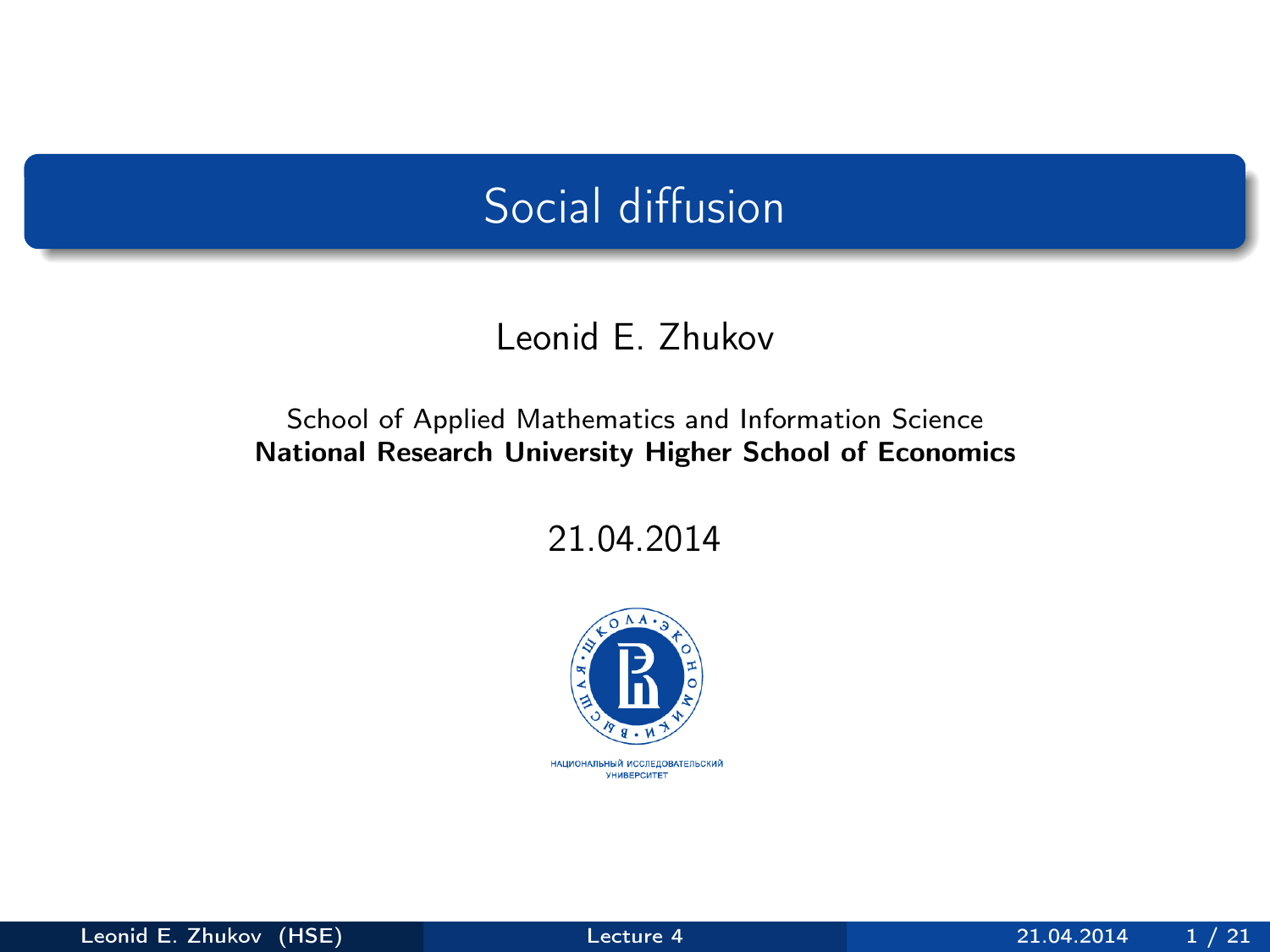Two classes of models

- Viral propagation:
	- virus and infection, rumors, news
	- SI, SIS, SIR
- Decision based models:
	- adoption of innovation, joing a political party
	- Threshold models

\*We will talk about social diffusion , not a physical diffusion process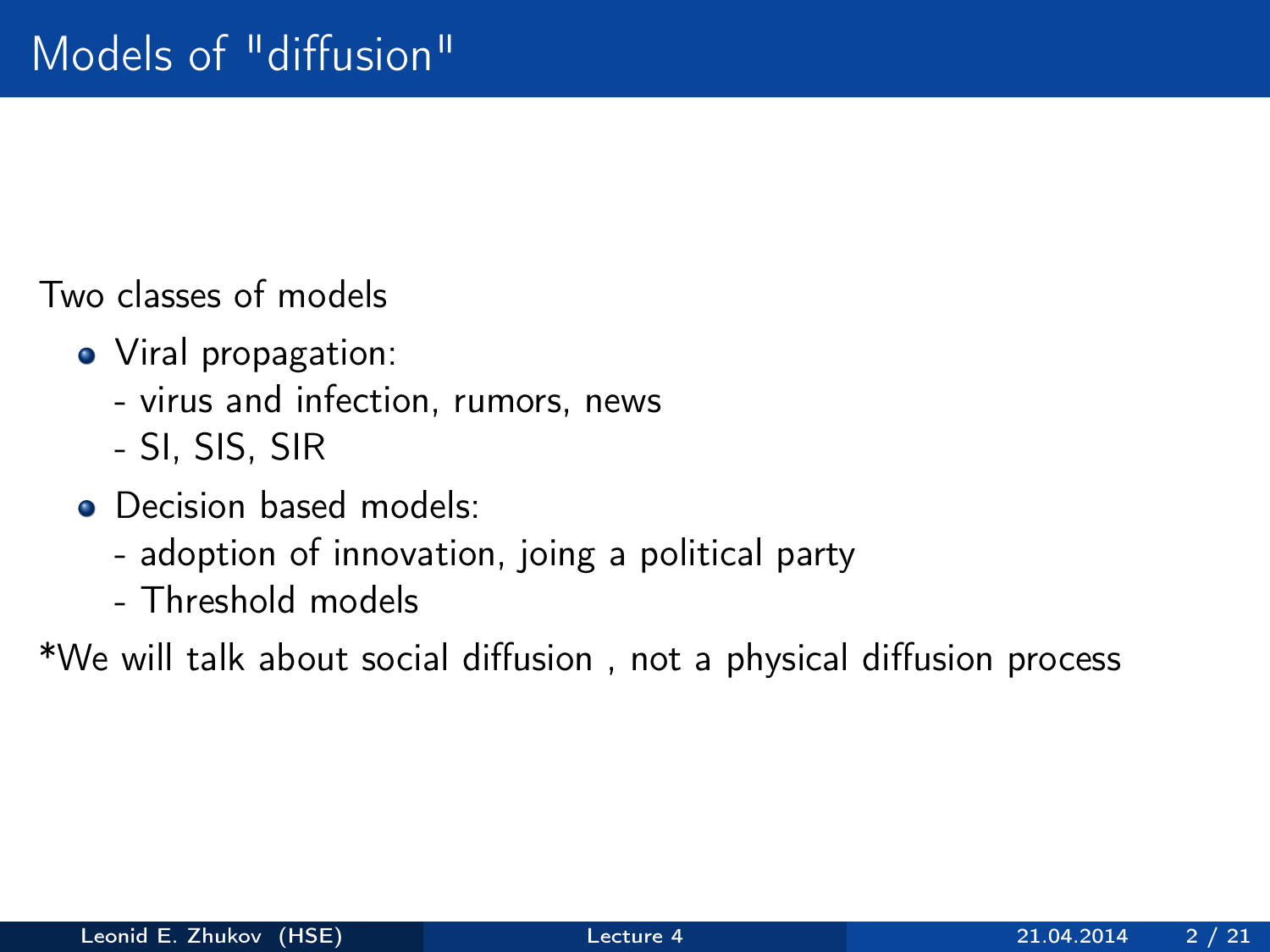Everett Rogers (sociologist) , "Diffusion of innovation" book, 1962 Theory that trys to explain how, why, at what rate new ideas, innovations, spread around

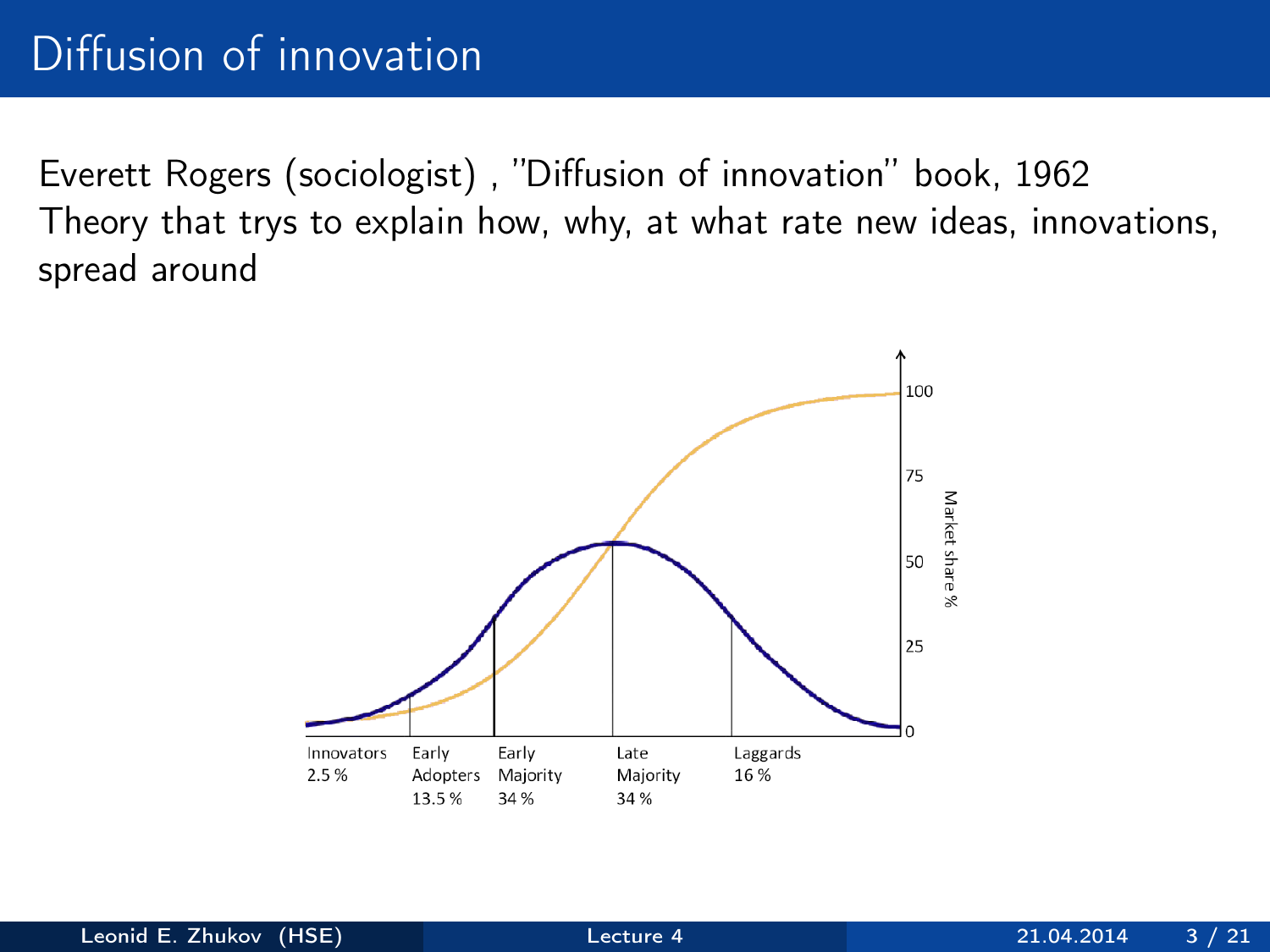Frank Bass, 1969, "A new product growth model for consumer durables"

- Growth model of how new products get adopted
- Two types of agents, two key parameters:
	- $-p$  innovation or spontanious adoption rate (coefficient of innovation)
	- $q$  rate of immitation (coefficient of immitation)
- Let  $F(t)$  fraction of agents adopted by time t

$$
F(t+1) = F(t) + p(1 - F(t))\delta t + q(1 - F(t))F(t)\delta t
$$

$$
\frac{dF(t)}{dt}=(p+qF(t))(1-F(t))
$$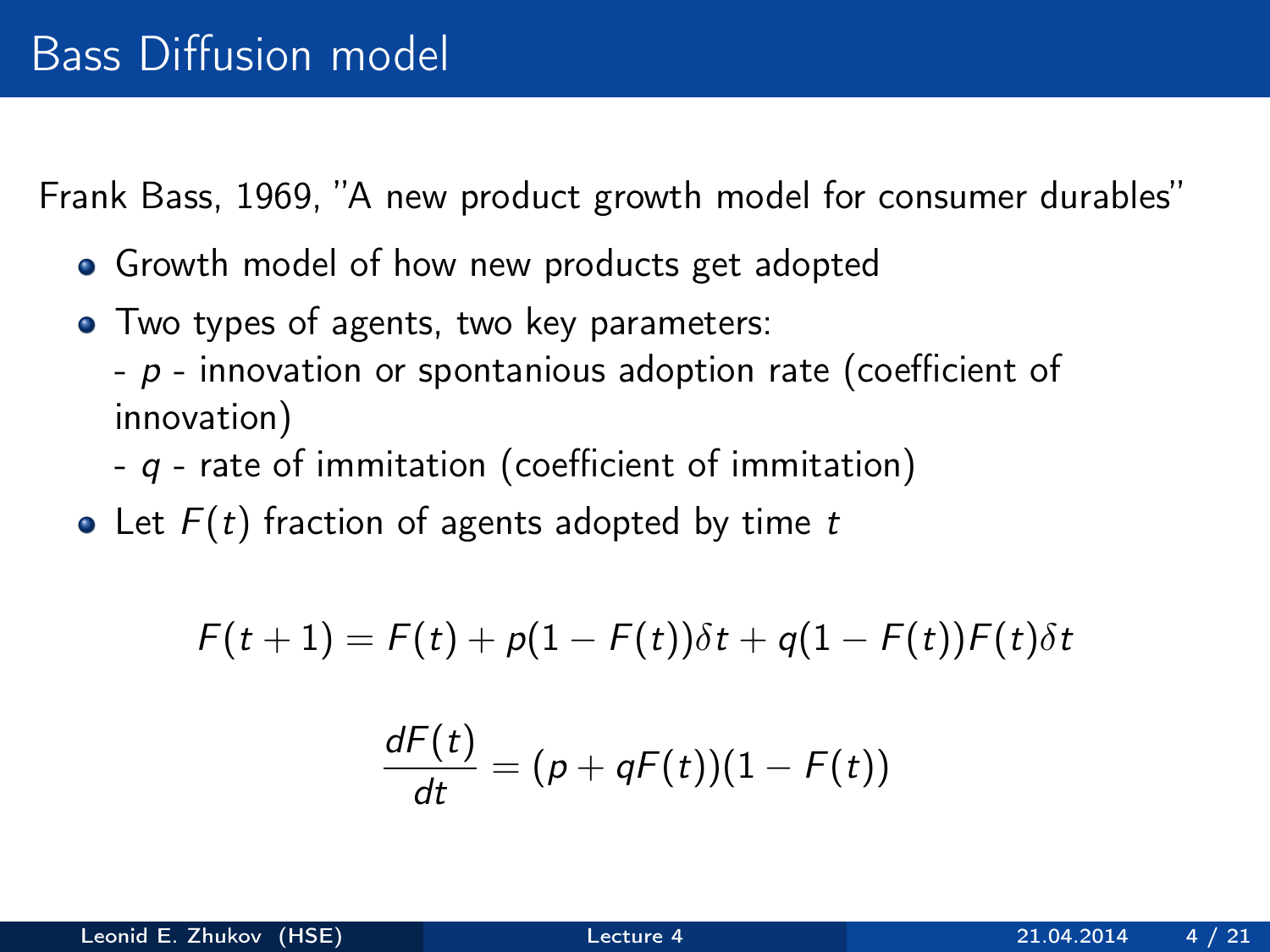• if only innovators,  $q = 0$ , exponential function:

$$
\frac{dF(t)}{dt} = p(1 - F(t))
$$

• if only immitators,  $p = 0$ , logistic function:

$$
\frac{dF(t)}{dt}=qF(t)(1-F(t))
$$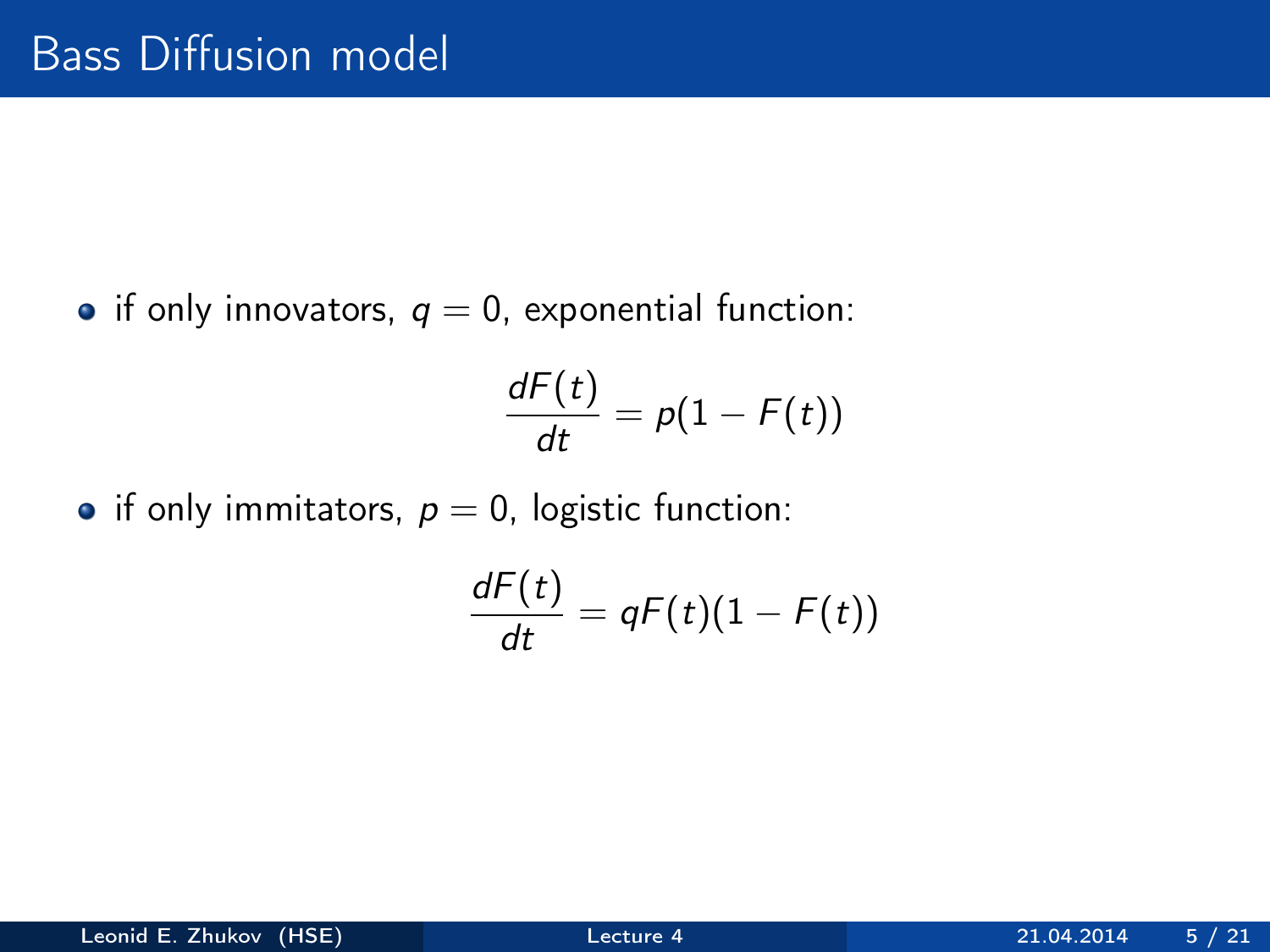#### Bass Diffusion model

Soltion of Bass model - S-curve. When  $F(0) = 0$ 

$$
F(t) = \frac{1 - e^{-(p+q)t}}{1 + \frac{q}{p}e^{-(p+q)t}}
$$



Emprical  $p \sim 0.01 - 0.03$ ,  $q \sim 0.3 - 0.5$ , when t in years

Leonid E. Zhukov (HSE) [Lecture 4](#page-0-0) 21.04.2014 6 / 21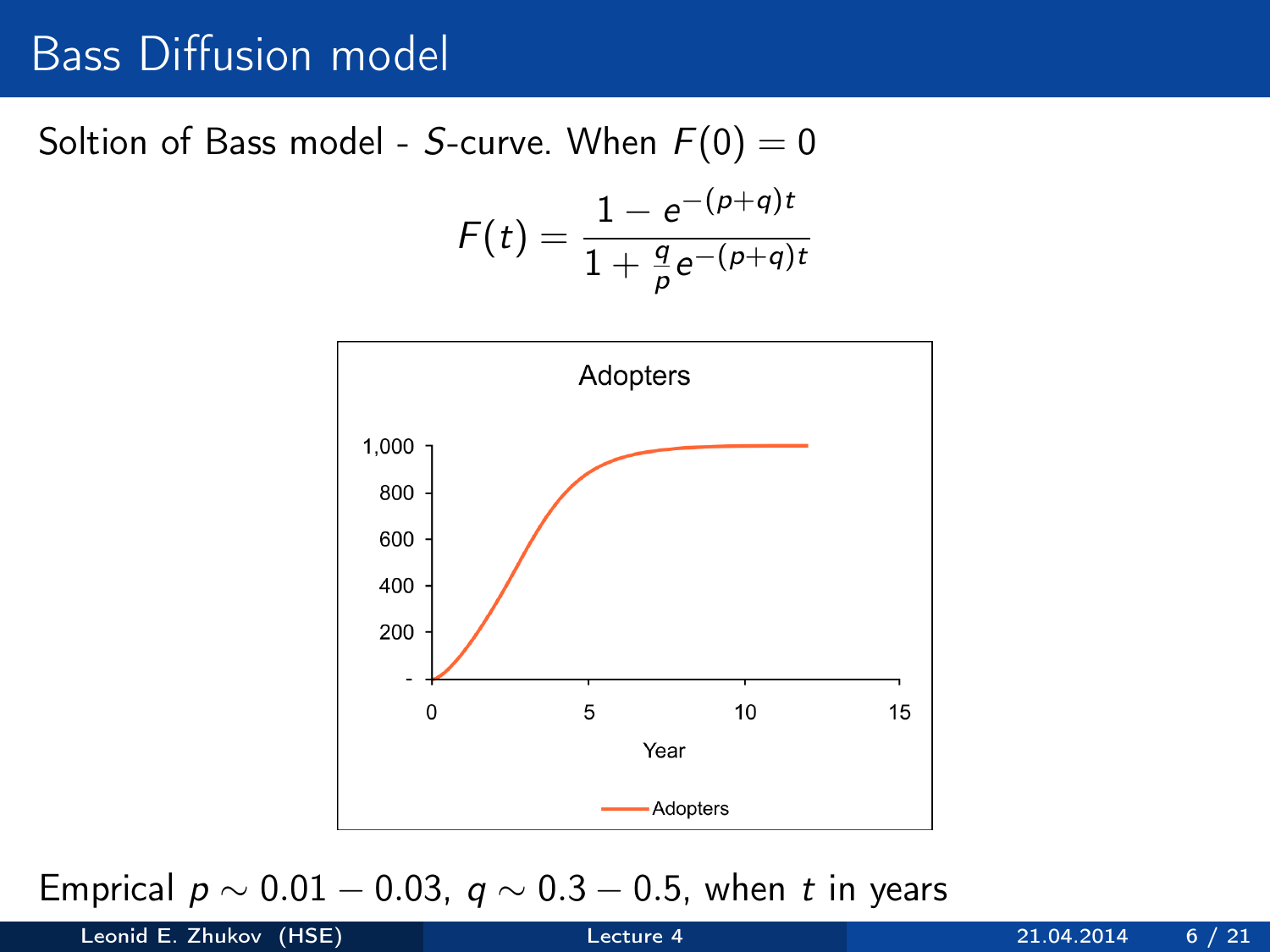Threshold models of Collective Behavior. Mark Granovettor, 1978

- Adoption of innovation, voting, applause, leaving social occasion, riots
- Group of people, each to make a decision
- Binary mutually exclusive decision: adopt/reject, stay/go, join/not join
- Every person has own preference, decision threshold
- Costs and benefits depends on how many others make which choice
- Dynamical proces with equilibrium outcome (final proportion of making each decision)
- $\bullet$  Example: insitgator  $+$  crowd 5, 5, 5, 5, 5, 5, 5, 5, 5 1, 2, 3, 4, 5, 6, 7, 8, 9 (domino effect) 2, 3, 4, 5, 6, 7, 8, 9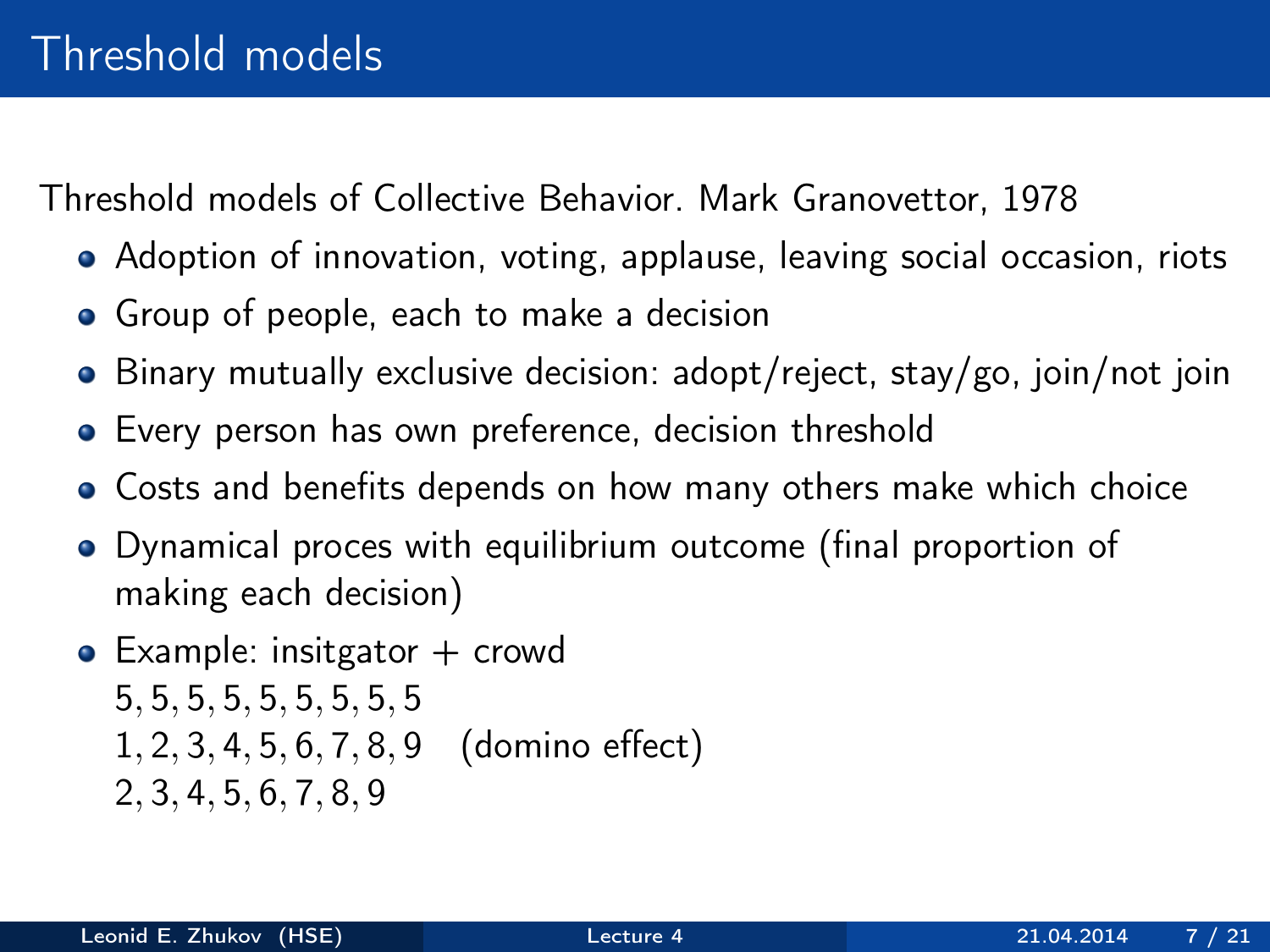# Threshold models

- Let i's threshold level  $\theta(i)$ , x number of participans
- if  $x > \theta(i)$  join,  $x < \theta(i)$  not joint
- Let  $f(x)$  number of people with thresholod level  $\theta = x$  $F(x)$  - number of people with  $\theta \leq x$  (cumulative function)

$$
F(x) = \sum_{x'}^{x} f(x')
$$

- $\bullet$  Initital state  $x_0$  -already joined
- First time step: there are  $F(x_0)$  people with threshold  $\theta \leq x$  ready to join

$$
x_1 = F(x_0)
$$
  

$$
x_2 = F(x_1)
$$
  

$$
x_{t+1} = F(x_t)
$$

• Fixed point of the dynamical model

$$
x^* = F(x^*)
$$

Leonid E. Zhukov (HSE) [Lecture 4](#page-0-0) 21.04.2014 8 / 21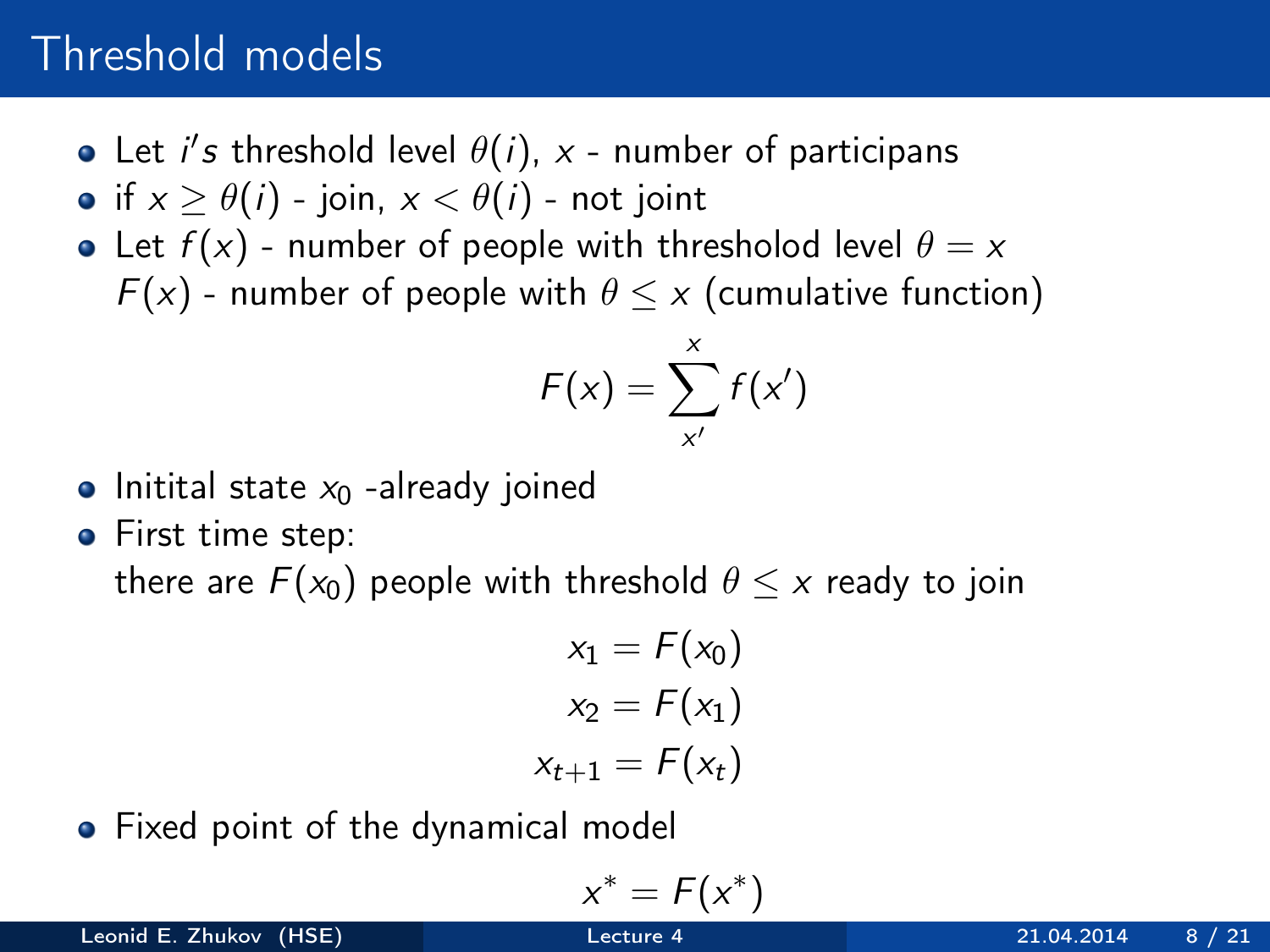### Granovetter model





Leonid E. Zhukov (HSE) [Lecture 4](#page-0-0) 21.04.2014 9 / 21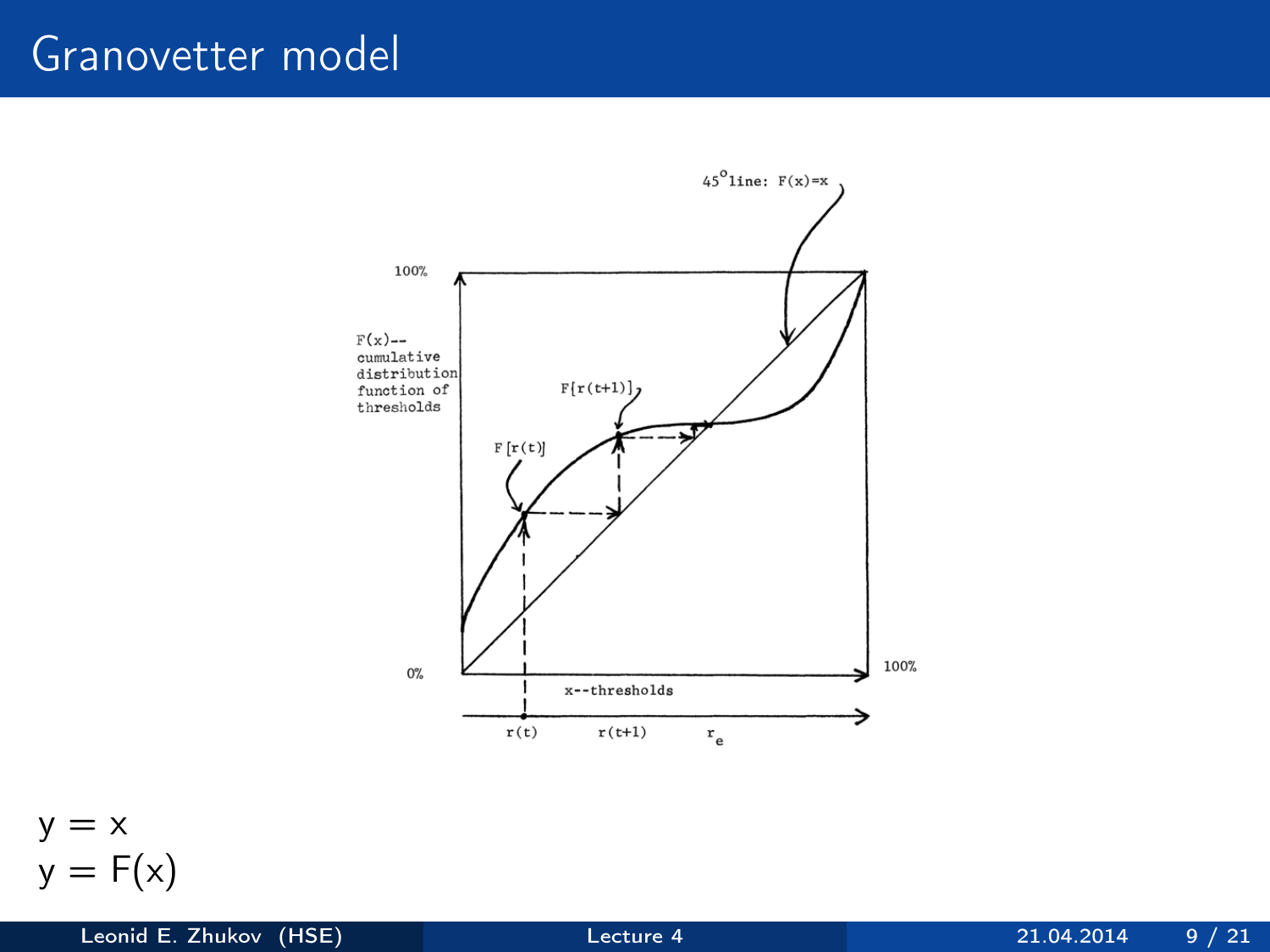#### Granovetter model

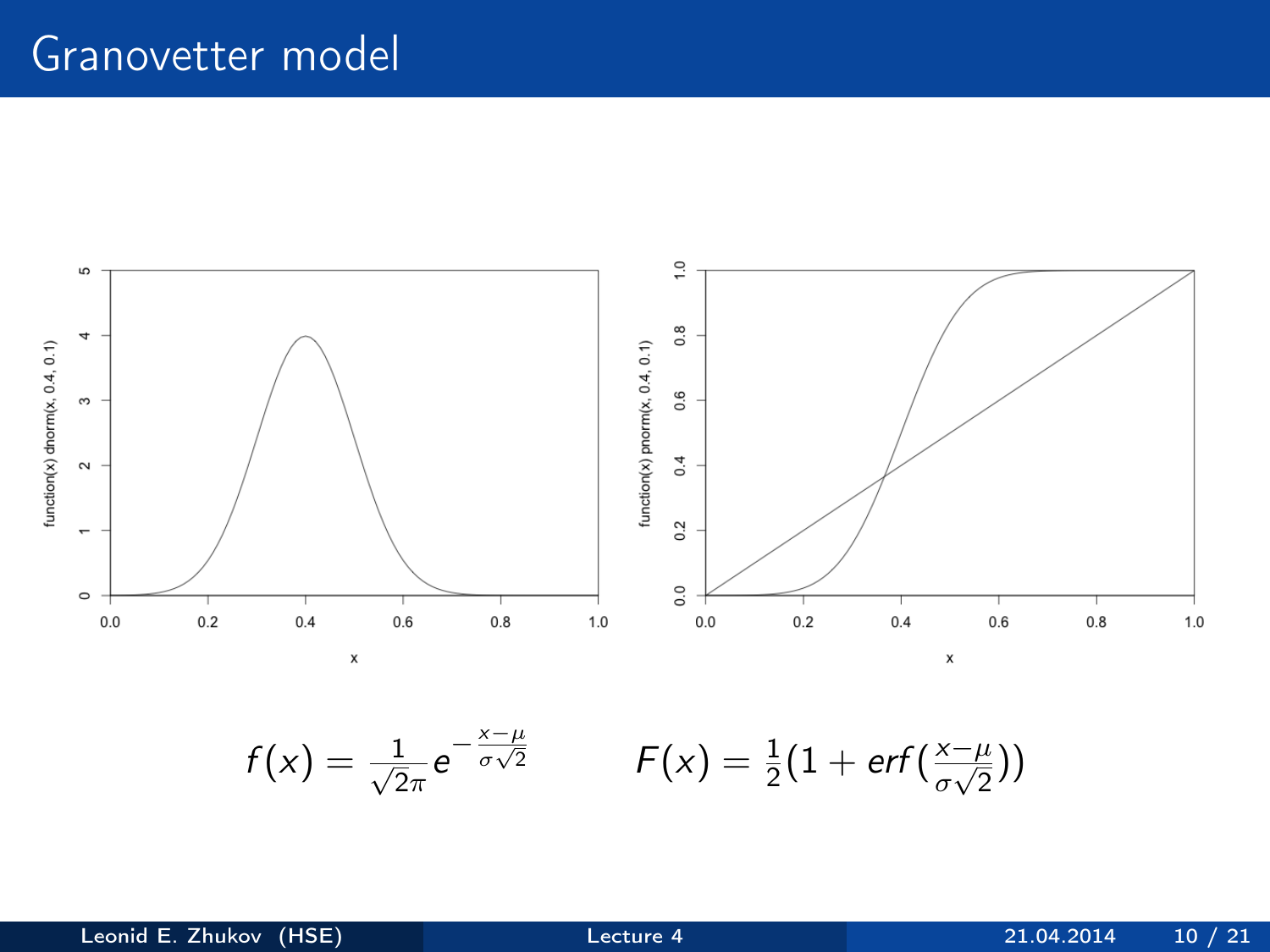# Granovetter model



Leonid E. Zhukov (HSE) [Lecture 4](#page-0-0) 21.04.2014 11 / 21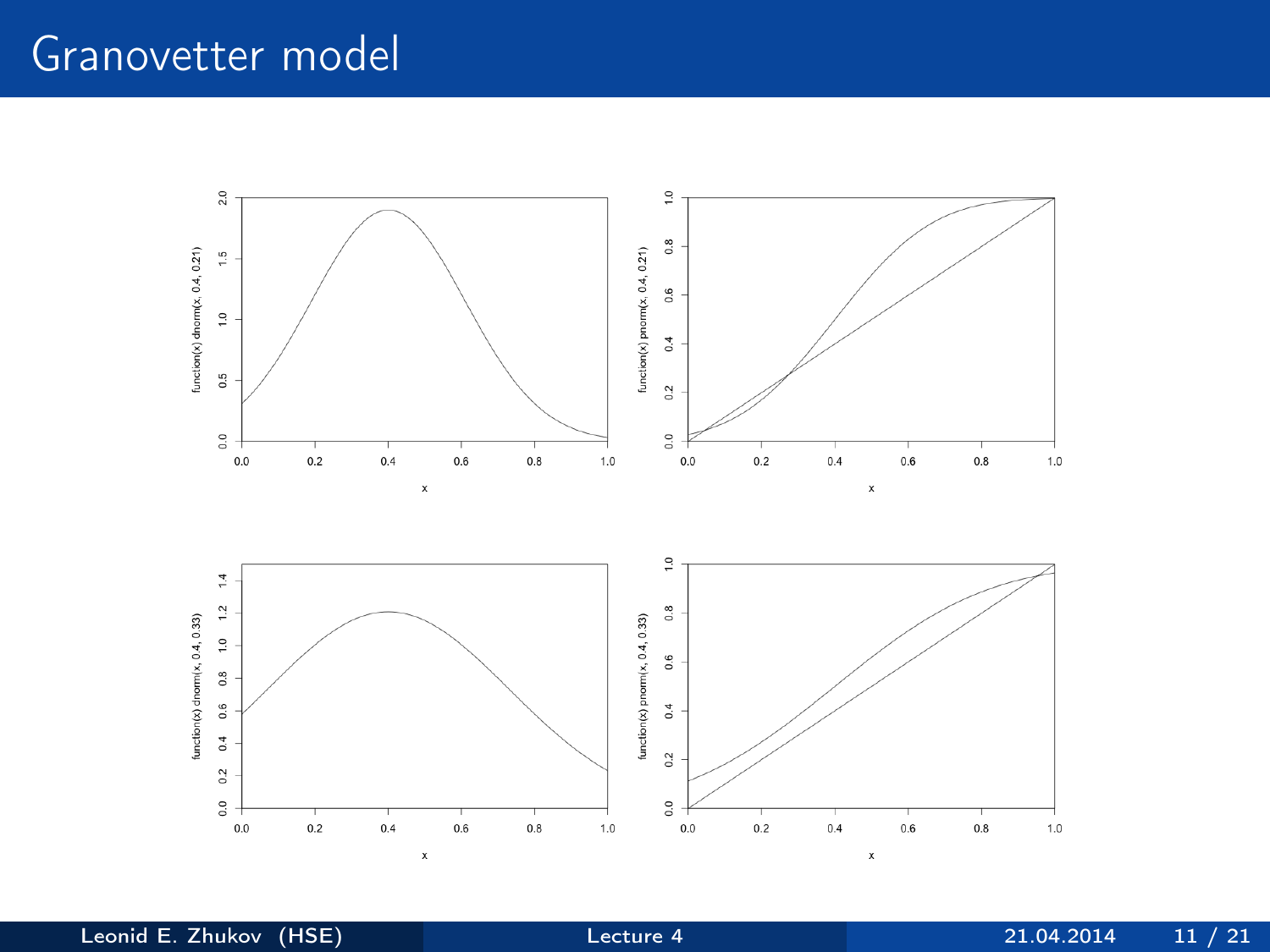Let  $u$  and  $v$  are players, and  $A$  and  $b$  are possible strategies Payoffs

- if u and v both adopt behavior A, each get payoff  $a > 0$
- if u and v both adopt behavior B, each get payoff  $b > 0$
- $\bullet$  if u and v adopt oppsoite behavior, each get payoff 0

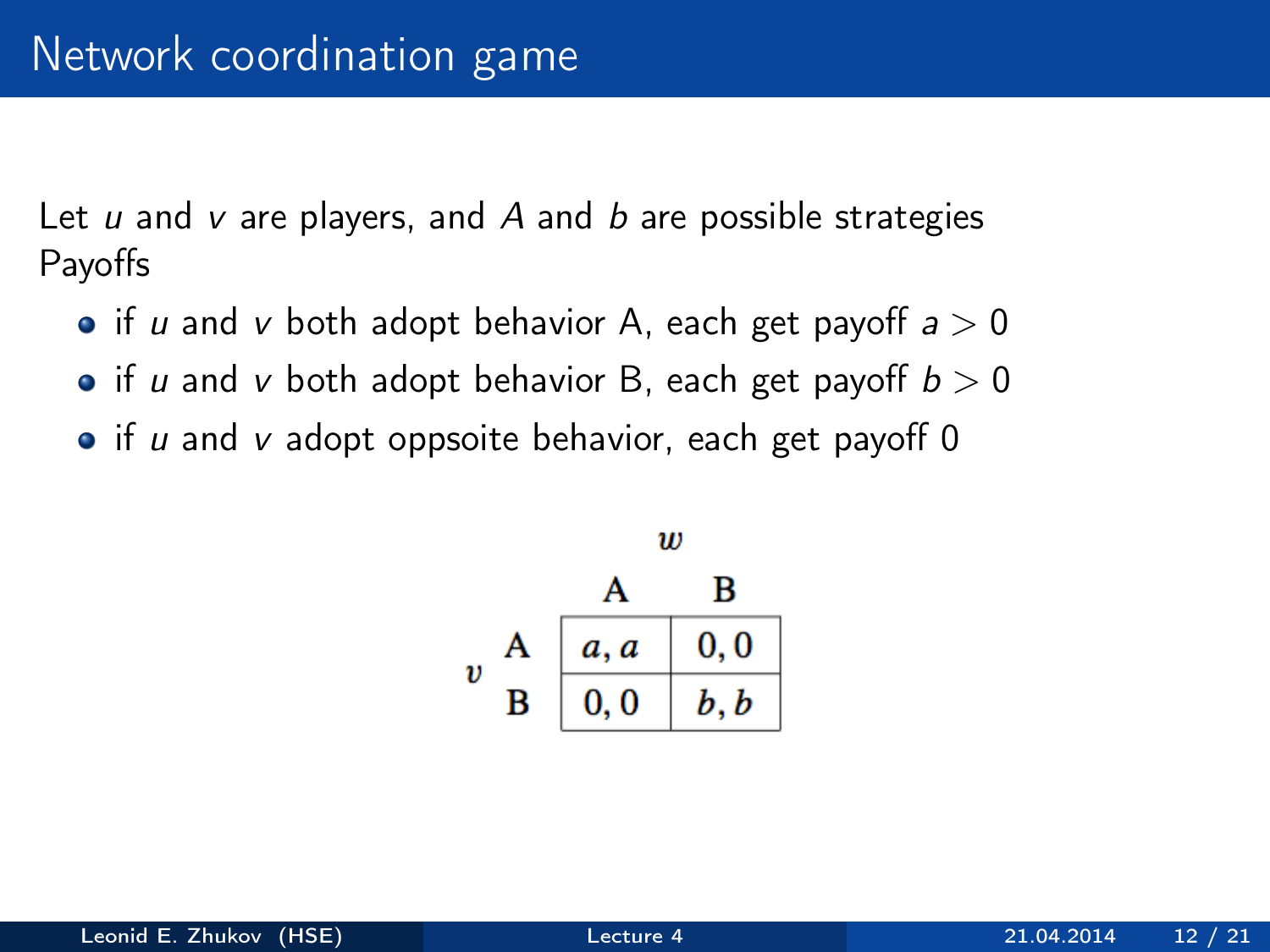

Node v to make decision A or B,  $p$  - portion of type A neighbors To accept A:  $a \cdot p \cdot d > b \cdot (1-p) \cdot d$  $p > b/(a + b)$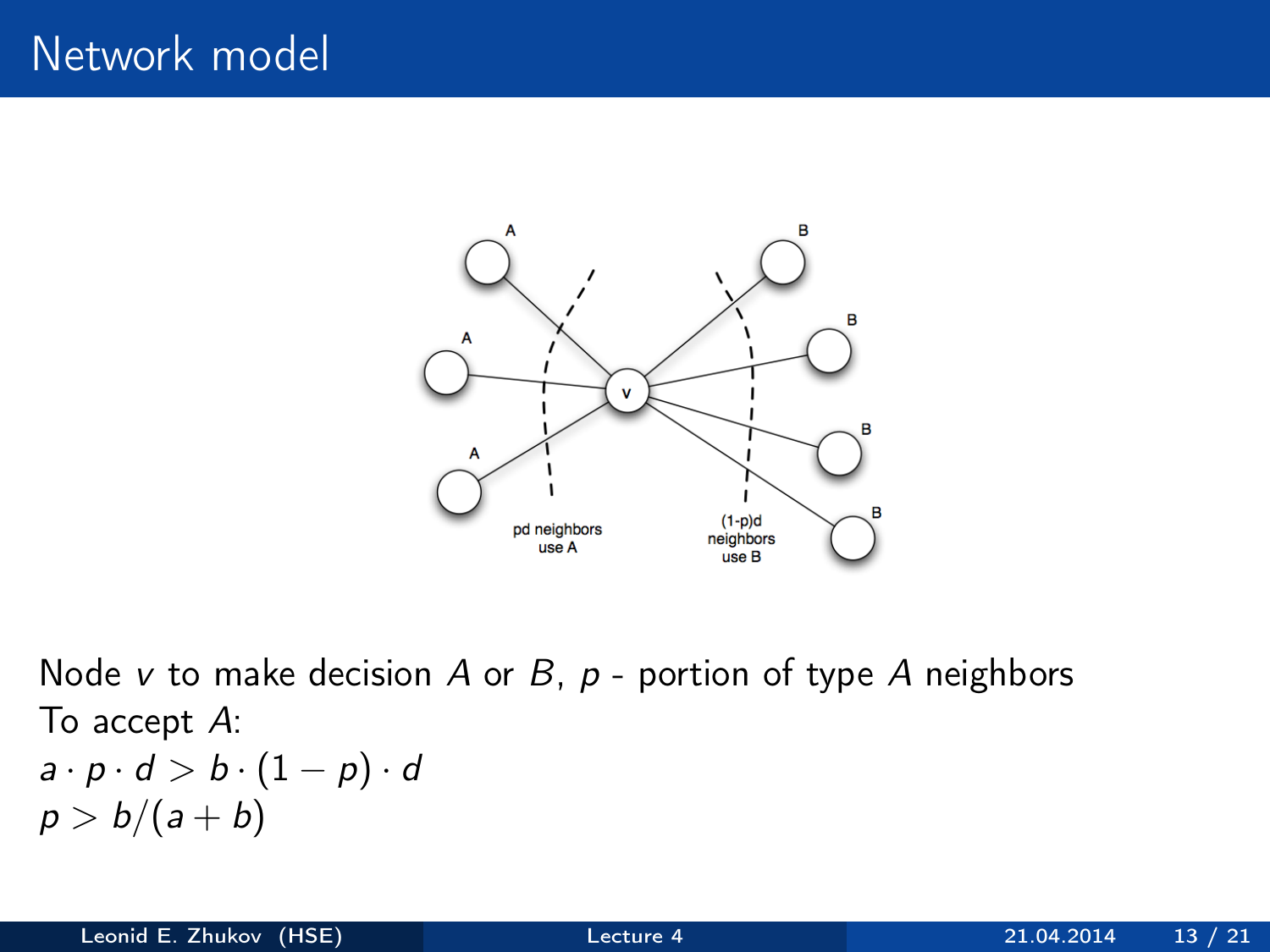# Cascades



#### $a = 3, b = 2$ , threshold  $p > 2/5$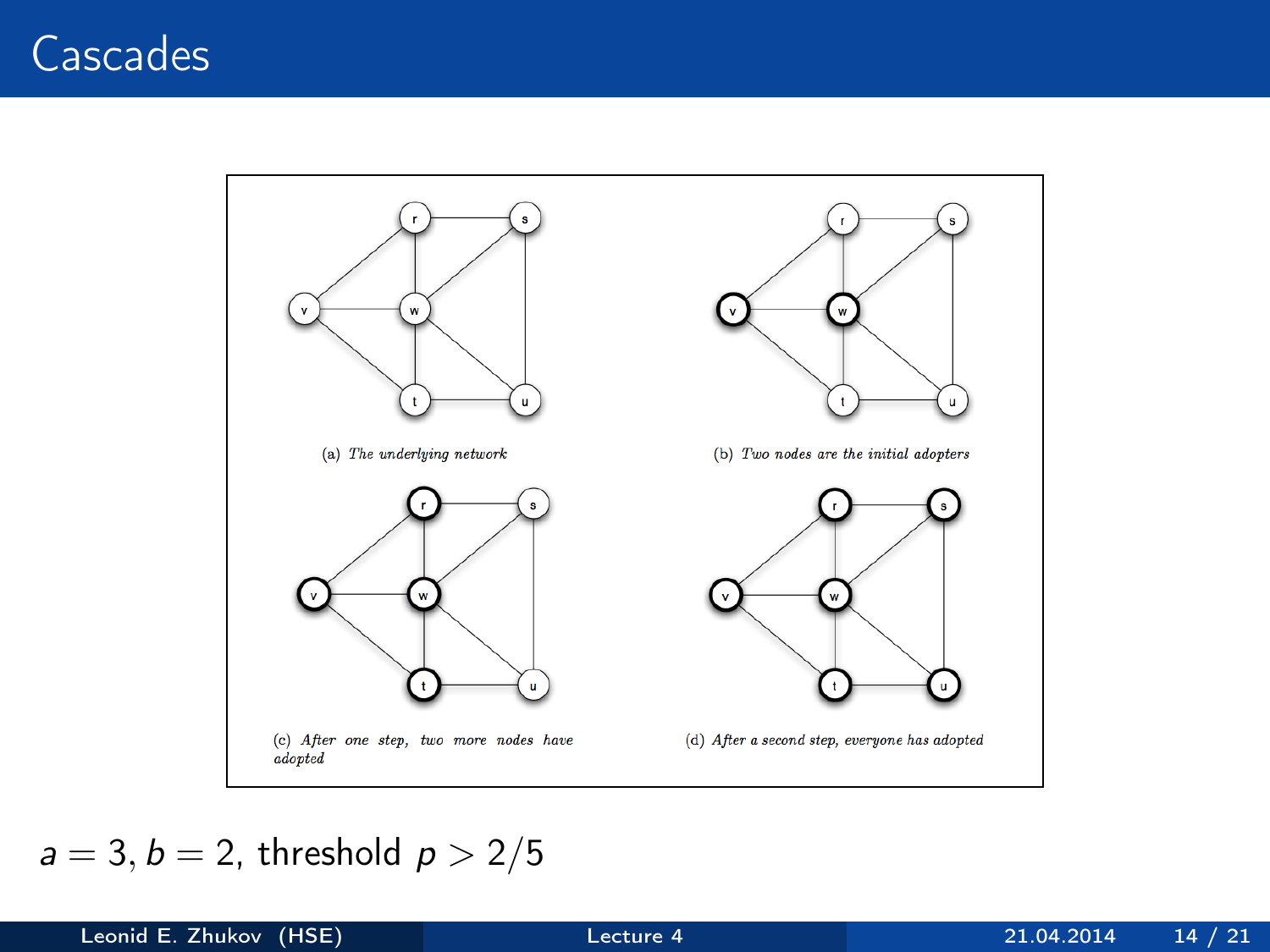- Influence comes only from NN  $N(i)$  nodes,  $w_{ii}$  influence  $i \rightarrow j$
- Require  $\sum_{j\in \mathcal{N}(i)} w_{ji} \leq 1$
- Each node has a random acceptance threshold from  $\theta_i \in [0, 1]$
- Activation: fraction of active nodes exceeds threshold

$$
\sum_{\text{active } j \in N(i)} w_{ji} > \theta_i
$$

- Initial set of active nodes  $A_{\alpha}$ , iterative process with discrete time steps
- Progressive process, only nonactive  $\rightarrow$  active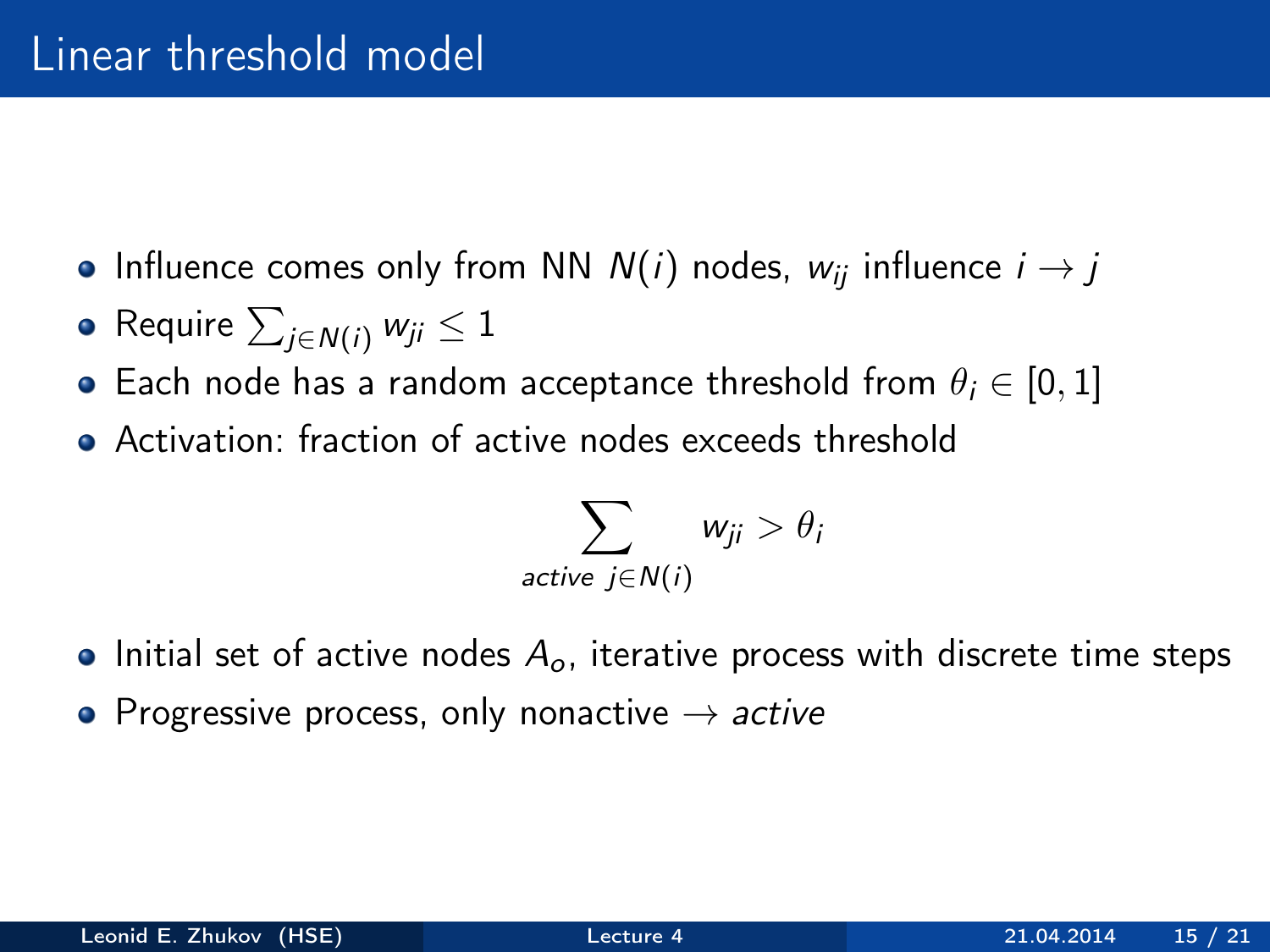# Maximal Cascades



- Inital set of active nodes  $A_{\alpha}$
- Cascade size  $\sigma(A_o)$  number of active nodes when propagation stops
- Find k-set of nodes  $A_o$  that produces maximal cascade  $\sigma(A_o)$
- $\bullet$  k-set of "maximum influence" nodes
- NP-hard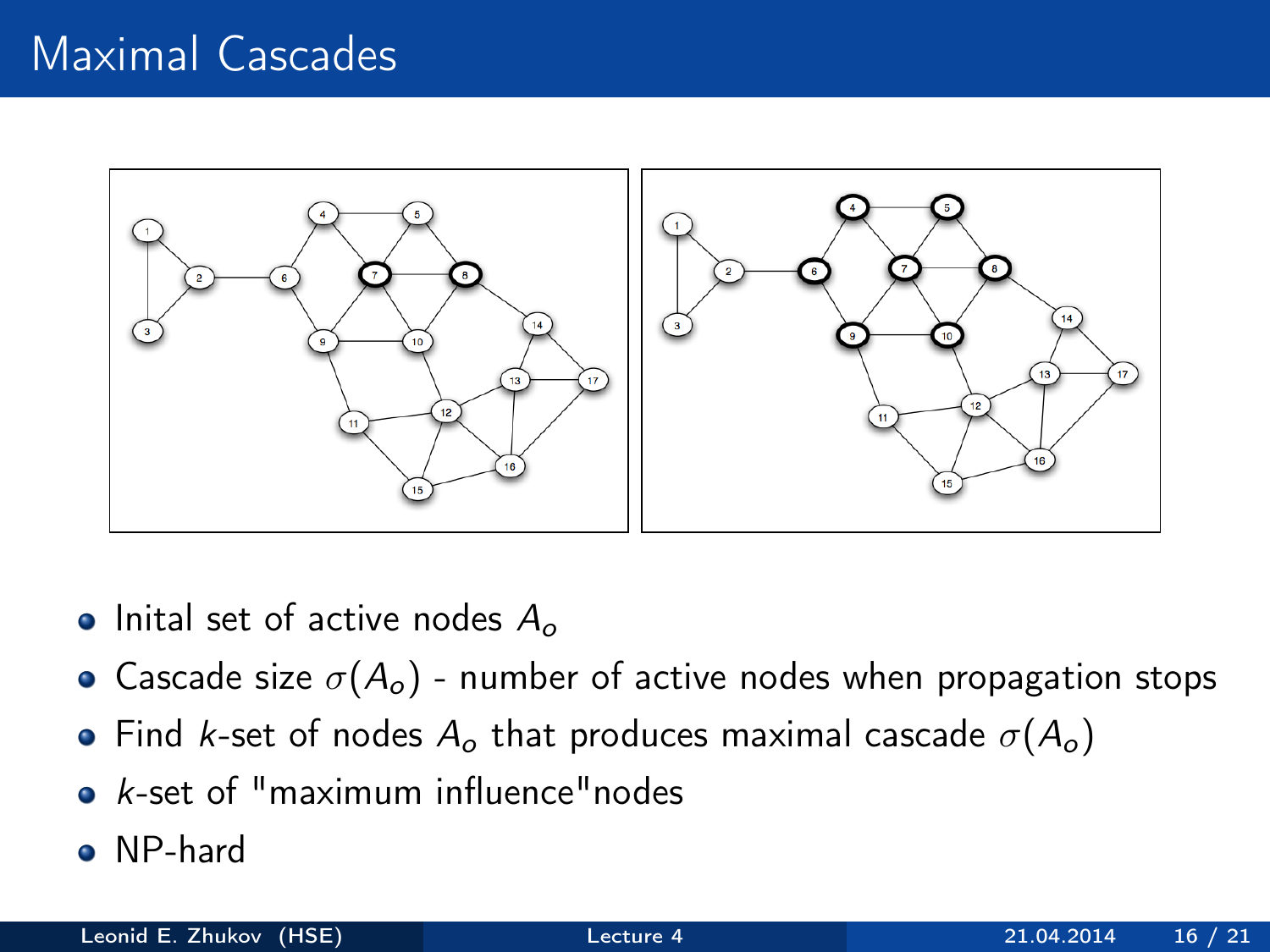# Submodular functions

• Set function f is submodular, if for sets S, T and  $S \subseteq T$ ,  $\forall v \notin T$ 

$$
f(S \cup \{v\}) - f(S) \geq f(T \cup \{v\}) - f(T)
$$

- Function of diminishing returns
- Function f is monotone,  $f(S \cup \{v\}) \ge f(S)$

#### Theorem

Let F be a monotone submodular function and

let  $S^*$  be the k-element set achieving maximal f.

Let S be a k-element set obtained by repeatedly, for k-iterations, including an element producing the largest marginal increase in f .

$$
f(S) \geq (1-\frac{1}{e})f(S^*)
$$

Nemhauser, Wolsey, and Fisher, 1978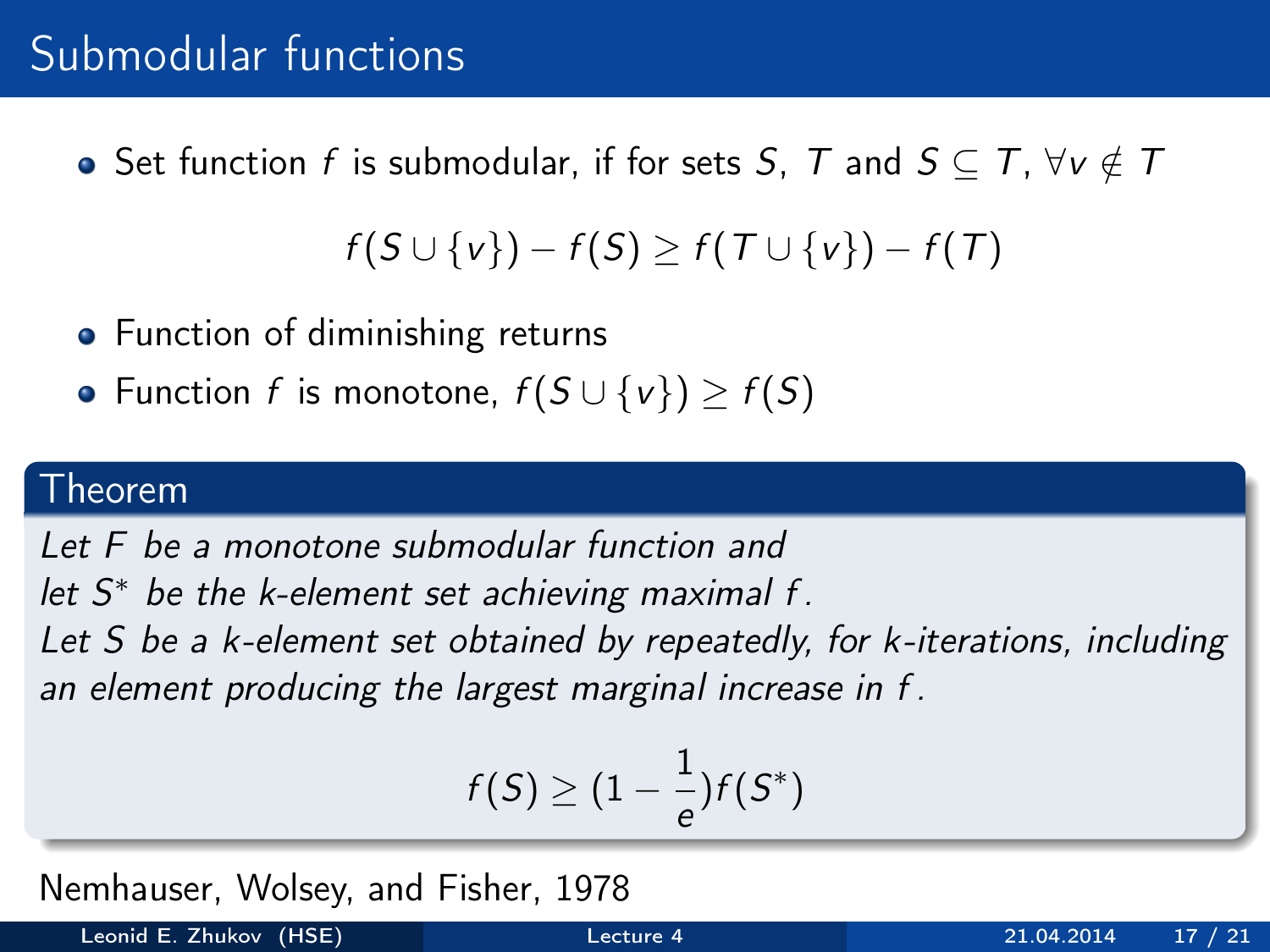$\sigma$   $\sigma$ ()- submodular function (D. Kempe, J. Kleinberg, E. Tardos, 1993)

$$
\sigma(S) \geq (1-\frac{1}{e})\sigma(S^*)
$$

• Greedy algorithm for maximum influence set finds a set  $S$  such that its influence set  $\sigma(S)$  is within  $1/e = 0.367$  from the optimal (maximal) set  $\sigma(S^*), \ \sigma(S) \geq 0.629 \sigma(S^*)$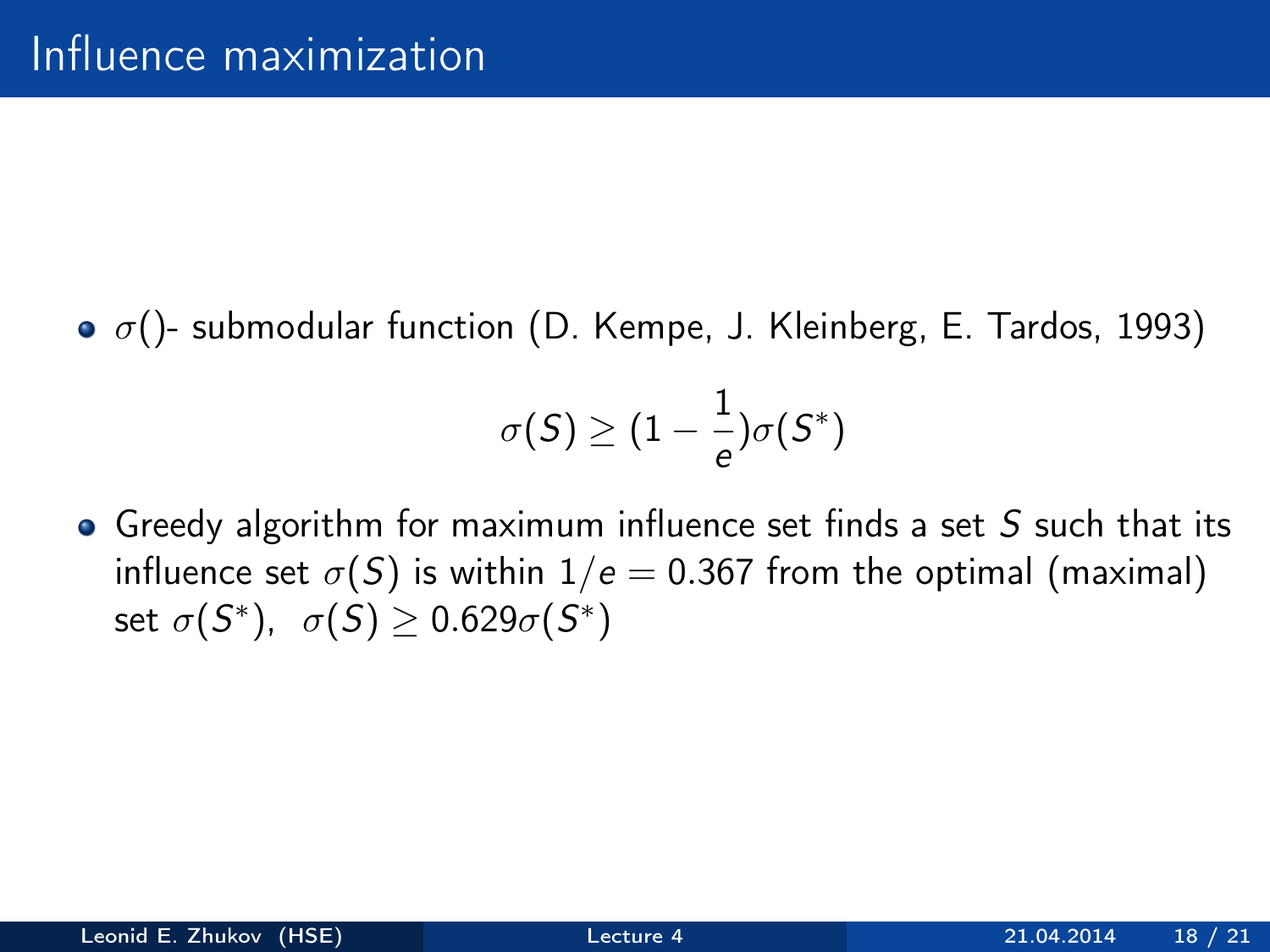Approximation algorithm

```
Algorithm: Greedy optimization
Input: Graph G(V, E), k
Output: Maxumum influence set S
Set S \leftarrow 0for i = 1 : k do
       select \text{v} = \text{arg max}_{\textcolor{black}{u} \in \text{V} \setminus \textcolor{black}{S}} ( \sigma(\textcolor{black}{S} \cup \{\textcolor{black}{u}\}) - \sigma(\textcolor{black}{S}))S \leftarrow S \cup \{v\}
```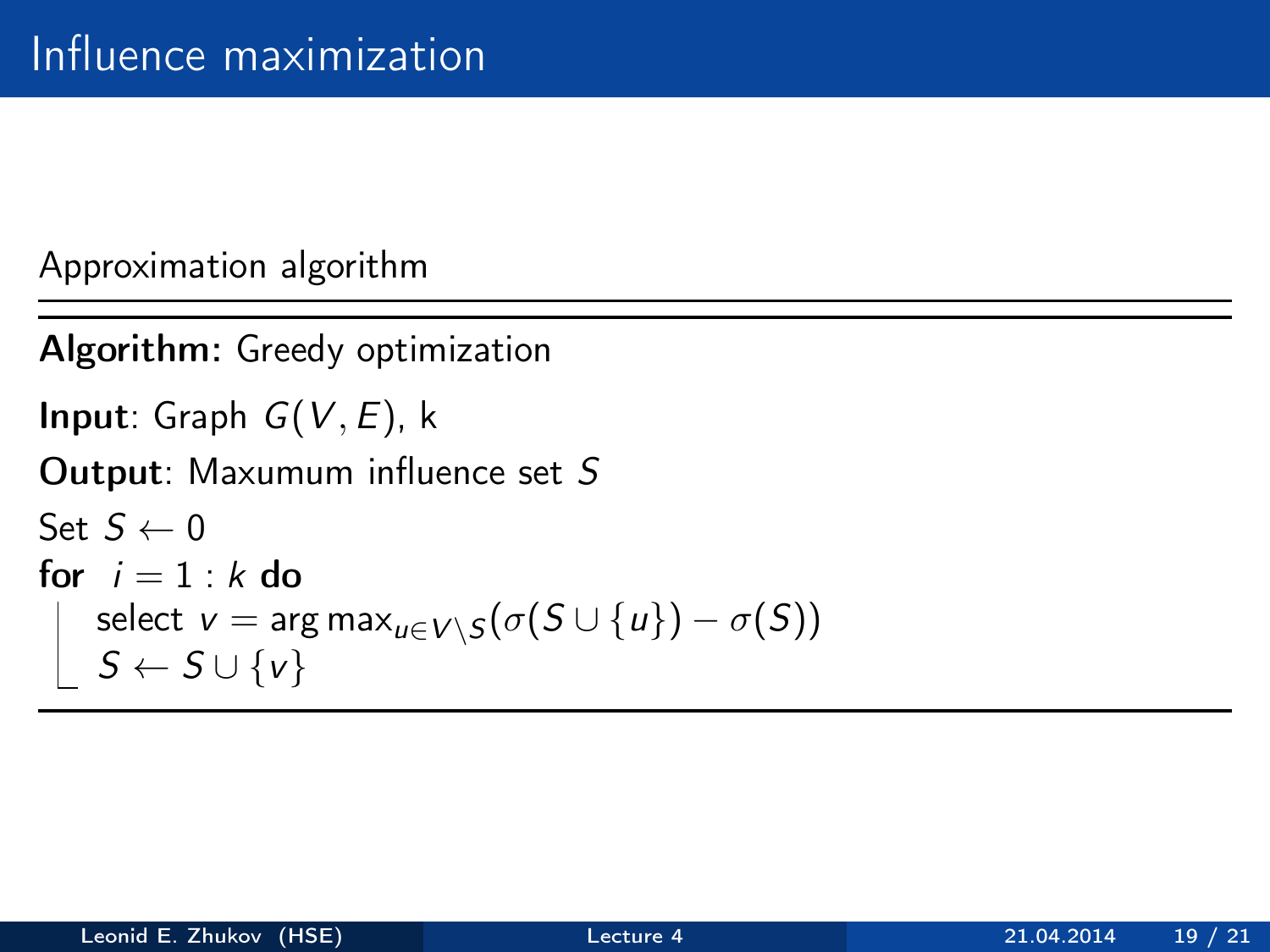### Linear threshold model



network: collaboration graph 10,000 nodes, 53,000 edges